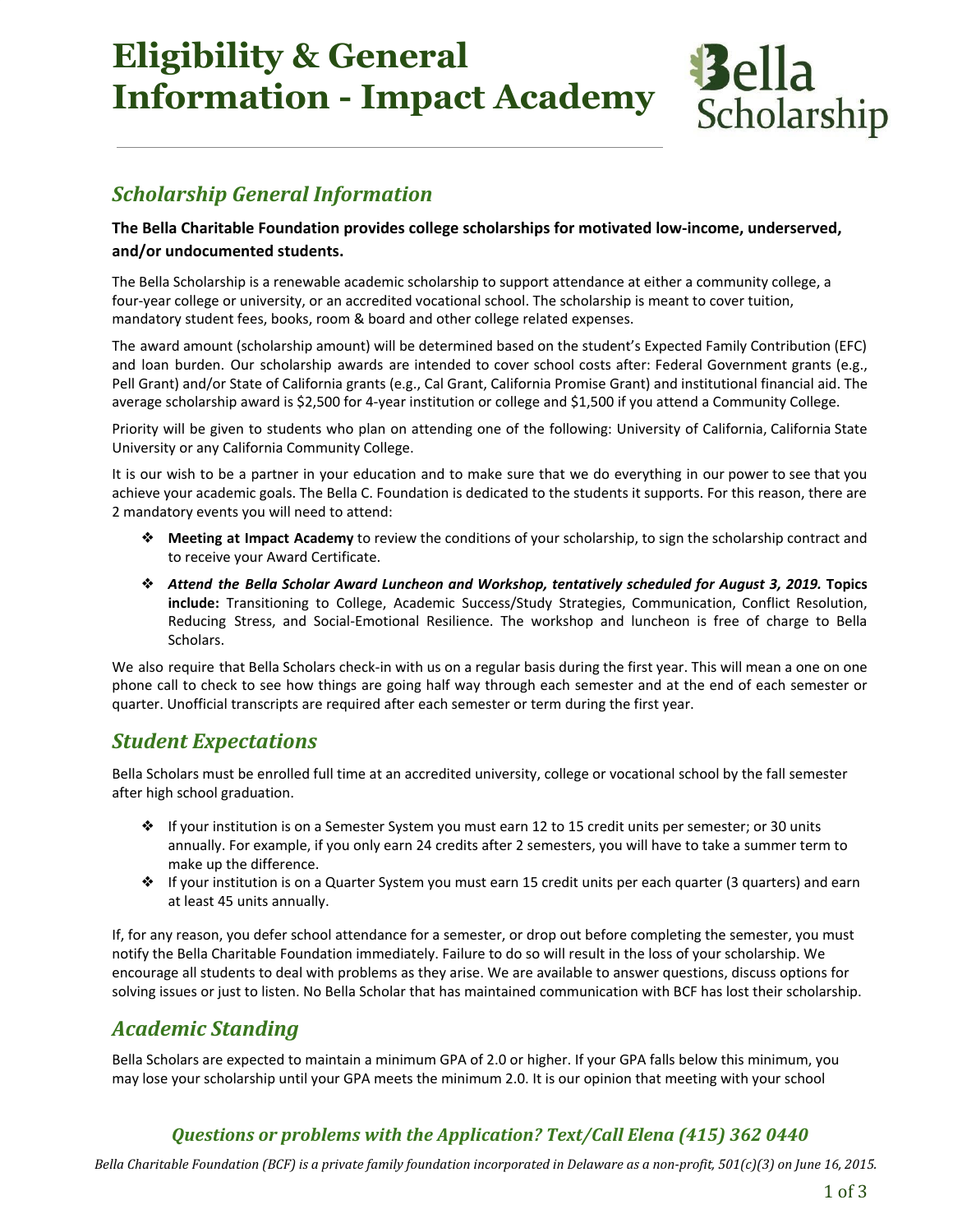# Scholarship General Information



counselor twice yearly, in order to review your academic goals is very important to student success. Learning campus resources and using those resources is also vital to academic success.

If a drop in GPA is due to hardship, e.g., poor health or extenuating circumstances, we will review individual circumstances to determine future scholarship eligibility.

#### Extension Request

We understand that extenuating circumstances or hardships sometimes arise and may require extending the scholarship beyond 4 years. Bella Scholars who have received awards all four years and are in good academic standing, but are not ready to graduate, can apply for an extension.

#### Contact Information

Any changes to your contact information must be provided as soon as possible to the BCF at anita@bellacf.org. This includes: phone number, address, or intention to transfer schools. Failure to update your contact information may result in late payments to your college or university. Your student I.D. number provided by your college is required in order for scholarship checks to be mailed.

If you have any questions or issues with the application feel free to email us at director@bellacf.org or call/text Elena Castanon at (415) 362 0440.

# ELIGIBILITY QUICK FACTS

#### STUDENTS MUST:

- 1. Attend Impact Academy High School (Hayward, CA) and apply in their senior year. Submission deadline is April 15, 2019.
- 2. Plan on attending either a 4-year college/university, a community college, or an accredited trade school full time beginning on or before the Fall of 2019. Priority will be given to students who plan on attending one of the following: University of California, California State University or any California Community College.
- 3. GPA (Unweighted) =  $or > 2.5$
- 4. Complete the FAFSA (Free Application Federal Student Aid) or the California Dream Act Application (CADAA).
- 5. Attend the following events: (NO EXCEPTION)
	- a. General Meeting at Impact Academy in order to review the conditions of your scholarship, to sign the scholarship contract and to receive your Award Certificate.
	- b. Attend the Bella Scholar Award Luncheon and Workshop, tentatively scheduled for August 3, 2019. Topics include: Transitioning to College, Academic Success/Study Strategies, Communication, Conflict Resolution, Reducing Stress, and Social-Emotional Resilience. The workshop and luncheon is free of charge to Bella Scholars.

#### NO APPLICATIONS ACCEPTED AFTER APRIL 15, 2019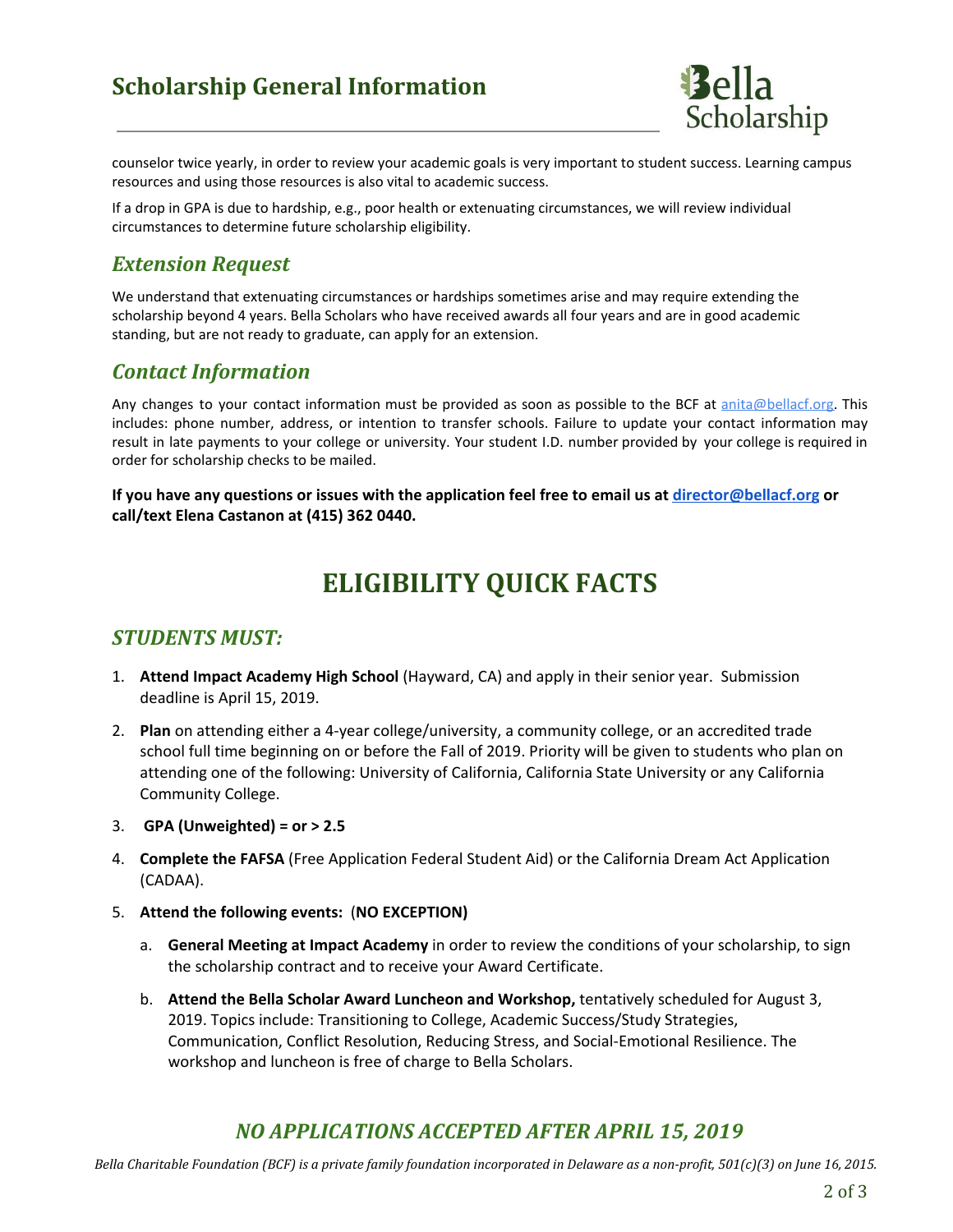

# APPLICATION INSTRUCTIONS

### ❖ The Application consists of 4 Parts:

- 1. Student Information Form CLICK the following link and fill in the online form http://bit.ly/ImpactApplic2019
- 2. Essays (4 short essays) CLICK on the link below to open the Google Doc file to write the Essays (further instructions on the doc) http://bit.ly/Impact4Essays.
- 3. Supporting Documents: must be emailed to: anita@bellacf.org
	- The most recent school transcript must be provided
	- FAFSA Student Aid Report or CA Dream Act Student Aid Report
- 4. A Letter of Recommendation is required from a teacher, administrator, mentor or counselor. The letter should be addressed to Anita Galeana, and emailed to: anita@bellacf.org. (Please write "Recommendation Letter - Your Name" in the subject line.)

If you cannot complete the application online then you can send hard copies by regular mail to: (must be postmarked by April 15th)

> Anita Galeana - Bella Charitable Foundation PO 616, Burlingame, CA-94011-0616

If you have any questions or issues with the application feel free to email us director@bellacf.org or call/text Elena Castanon on (415) 362 0440

| <b>CHECK-LIST - 2019/20</b>                                                                                                  | <b>YES</b> | NΩ |
|------------------------------------------------------------------------------------------------------------------------------|------------|----|
| Have you read both the Bella Scholarship General Information and the Bella<br>Charitable Foundation Scholarship Eligibility? |            |    |
| Have you worked with uAspire college affordability advisor at least once this school<br>year?                                |            |    |
| Are you first in your family to attend college? (Meaning, neither parent attended<br>college.)                               |            |    |
| Have you attached the following documents which are required to apply:                                                       |            |    |
| Student Information - online                                                                                                 |            |    |
| 4 Essays - online                                                                                                            |            |    |
| Letter of Recommendation                                                                                                     |            |    |
| School Transcript                                                                                                            |            |    |
| FAFSA or CA Dream Act* with Student Aid Report (SAR) and EFC                                                                 |            |    |

### NO APPLICATIONS ACCEPTED AFTER APRIL 15, 2019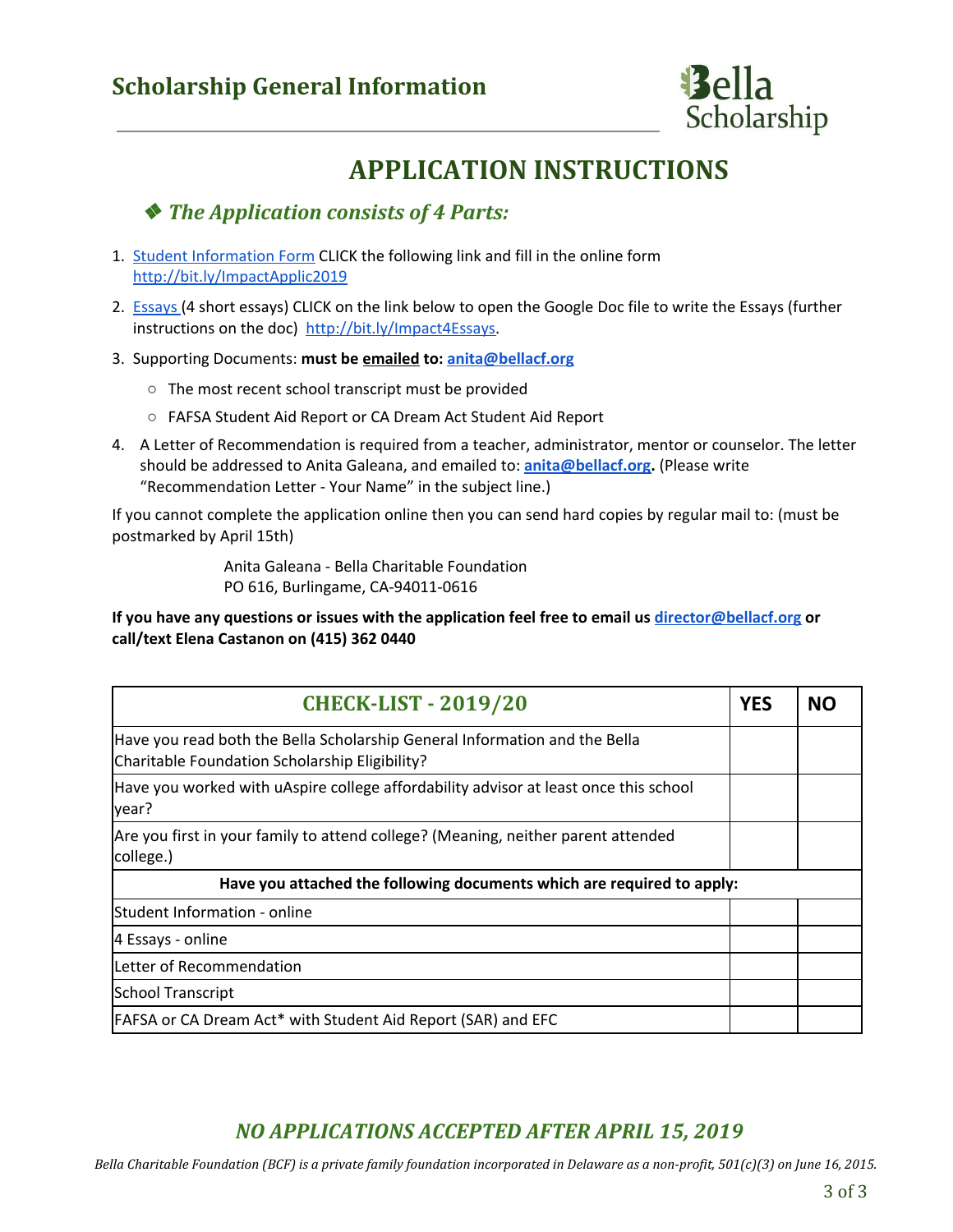# **Bella Scholarship 2019/20 Impact Academy APPLICATION - PART ONE**

Please fill in this application online and press "SUBMIT" once you are done. You will get a message saying it was sent and a link to edit the application. You will also receive an email with a copy of your survey and a link to go back to it and edit later on.

The system will automatically send it to us when you submit so you don't need to email it to us.

Also remember your application is not finished with just this form: you need to send the essays and the supporting documents, as well as the recommendation letter from a teacher. Incomplete applications will not be considered.

If you have any problem with the form feel free to email Elena Castanon - director@bellacf.org or text/call (415) 362 0440

\* Required

- 1. **Email address \***
- 2. **Have you read the Document: ELIGIBILITY & GENERAL INFORMATION in detail before proceeding to fill out this application? \***

*Mark only one oval.*

|  | Yes |
|--|-----|
|  | NΩ  |

#### **Personal Information**

- 3. **First Name of the Student \***
- 4. **Last Name of the Student \***
- 5. **Date of Birth \***

*Example: December 15, 2012*

6. **Gender \***

*Mark only one oval.*

|  | Female |
|--|--------|
|  | Male   |

Other: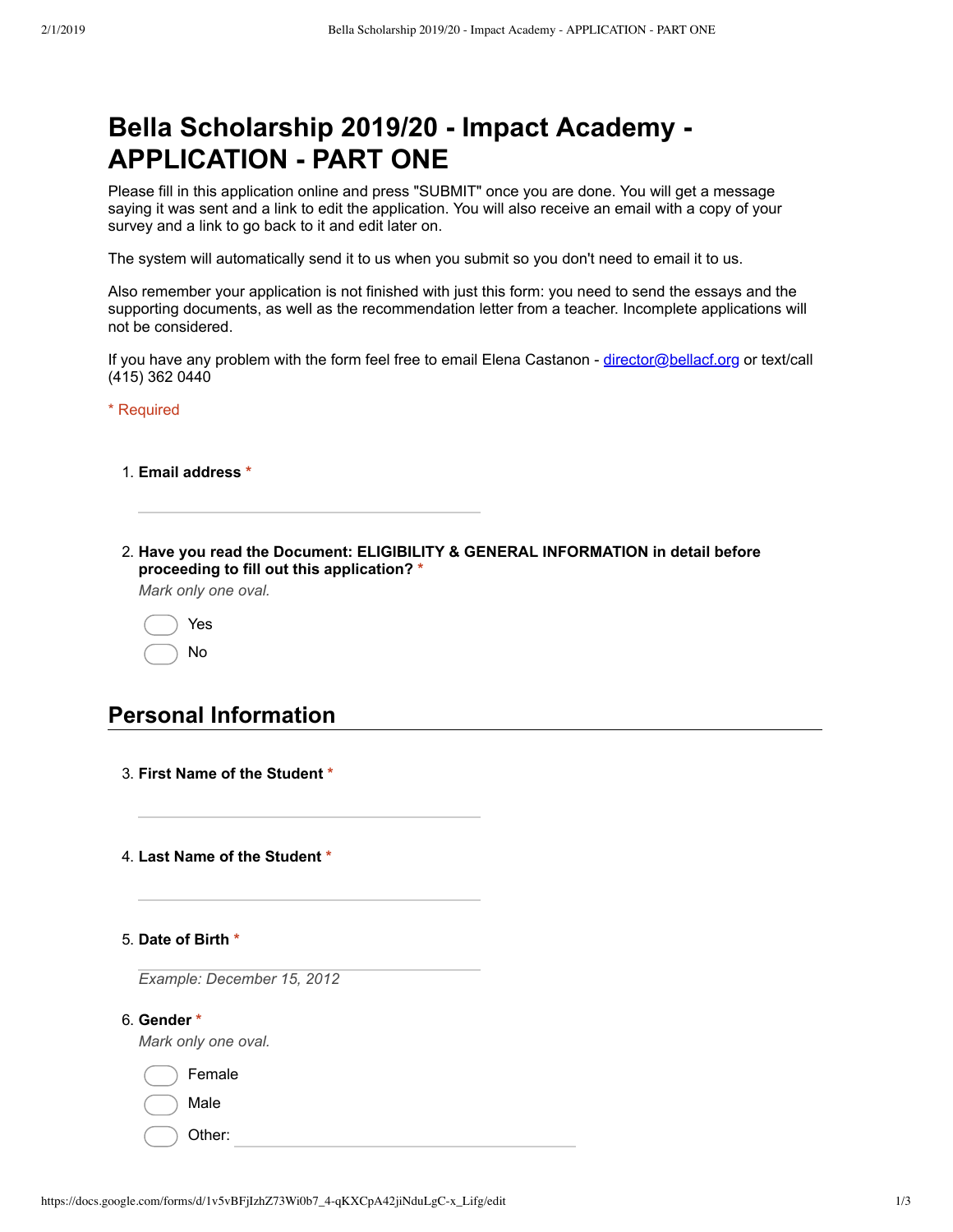2/1/2019 Bella Scholarship 2019/20 - Impact Academy - APPLICATION - PART ONE

|             |                     |  | 18. Are you first in your family to attend college? (Meaning neither parent attended college) |
|-------------|---------------------|--|-----------------------------------------------------------------------------------------------|
|             | Mark only one oval. |  |                                                                                               |
| $($ $)$ Yes |                     |  |                                                                                               |

| ı,<br>J.<br>ר |
|---------------|

19. **Do you commit to attend the summer workshop in Hayward early August (probably Aug 3rd date to be confirmed)? \***

*Mark only one oval.*

| Yes    |
|--------|
| No     |
| Other: |

### **Reminder: After you submit this application proceed to Part 2: Essays**

Press SUBMIT below - you will get an email with a copy of this application and will be able to edit later if you wish to do so. Yet, no changes will be admitted after April 15th, 2019. Thanks and Good Luck.

### **APPLICATION (PARTS 1 & 2) AND ALL SUPPORTING DOCUMENTS (PART 3) ARE DUE APRIL 15th, 2019 NO EXCEPTIONS**

A copy of your responses will be emailed to the address you provided

Powered by **B** Google Forms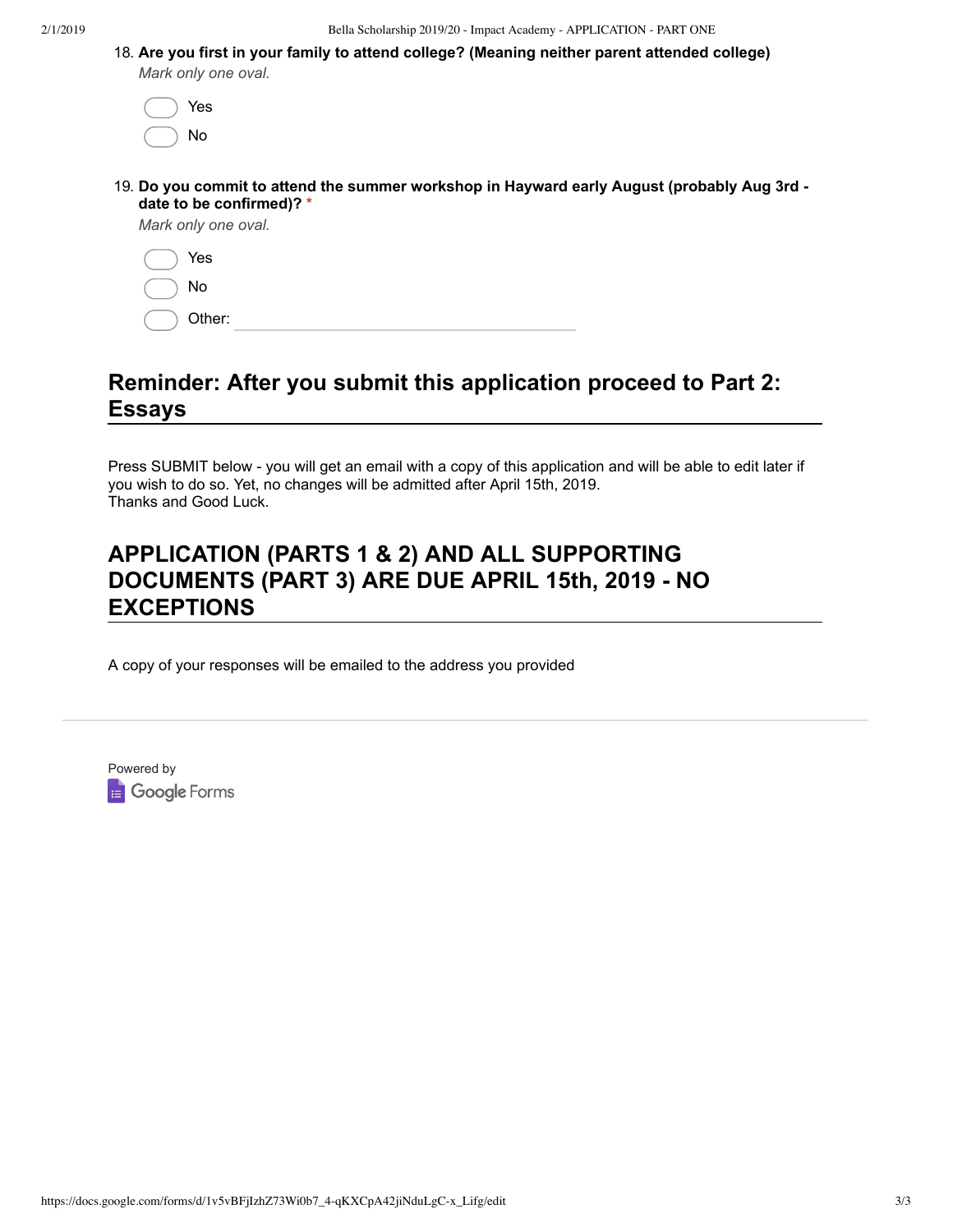| 7. Address *                                                                                                                           |  |
|----------------------------------------------------------------------------------------------------------------------------------------|--|
|                                                                                                                                        |  |
|                                                                                                                                        |  |
| <u> 1989 - Johann Stein, mars an deutscher Stein und der Stein und der Stein und der Stein und der Stein und der</u>                   |  |
|                                                                                                                                        |  |
| 8. City *                                                                                                                              |  |
| 9. State *                                                                                                                             |  |
| the control of the control of the control of the<br>10. ZIP code *                                                                     |  |
| 11. Mobile # *<br><u> 1980 - Johann Stein, marwolaethau a bhann an t-Amhair an t-Amhair an t-Amhair an t-Amhair an t-Amhair an t-A</u> |  |
| 12. Home phone                                                                                                                         |  |
| 13. Name of Contact Person (In the event we are<br>unable to reach you) and relationship to you *                                      |  |
| 14. Phone of Contact Person *                                                                                                          |  |
| <b>Academic Information</b>                                                                                                            |  |
| 15. Current GPA: *                                                                                                                     |  |
| 16. Expected date of High School Graduation *                                                                                          |  |
| 17. Have you worked with uAspire college affordability advisor at least once this school year?<br>Mark only one oval.                  |  |
| Yes                                                                                                                                    |  |

No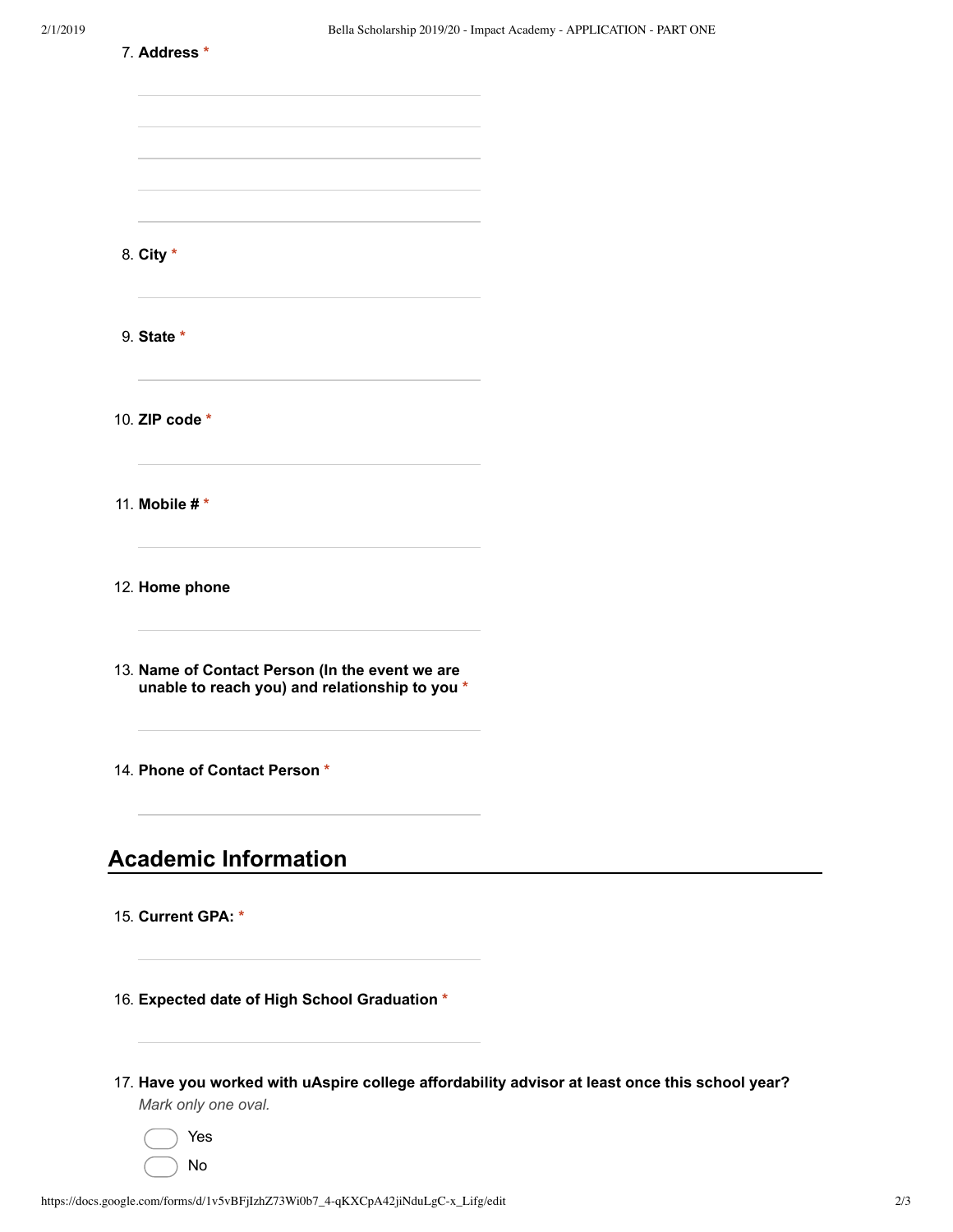# **IA - Scholarship Application 2019 ESSAYS**

# Welcome to ESSAYS - Part 2 of your Application to Bella Scholarship for Impact Academy.

Bella

Scholarship

This is a Google Doc. You need to make a copy of it (or download to your computer) to write the essays online.

- Go to the File tab on the Drive menu
- Click on Make a copy and change the name of the file to LastName, FirstName Essays (example: Castanon, Elena -Essays)
- Once you're done writing your essays click on **Share** (blue button on the right) and share with: anita@bellacf.org

Alternatively, you can also download the form as a word doc if you prefer and email it to anita@bellacf.org

Remember you also need to send the other supporting documents (FAFSA and School transcript and the teacher's letter of recommendation)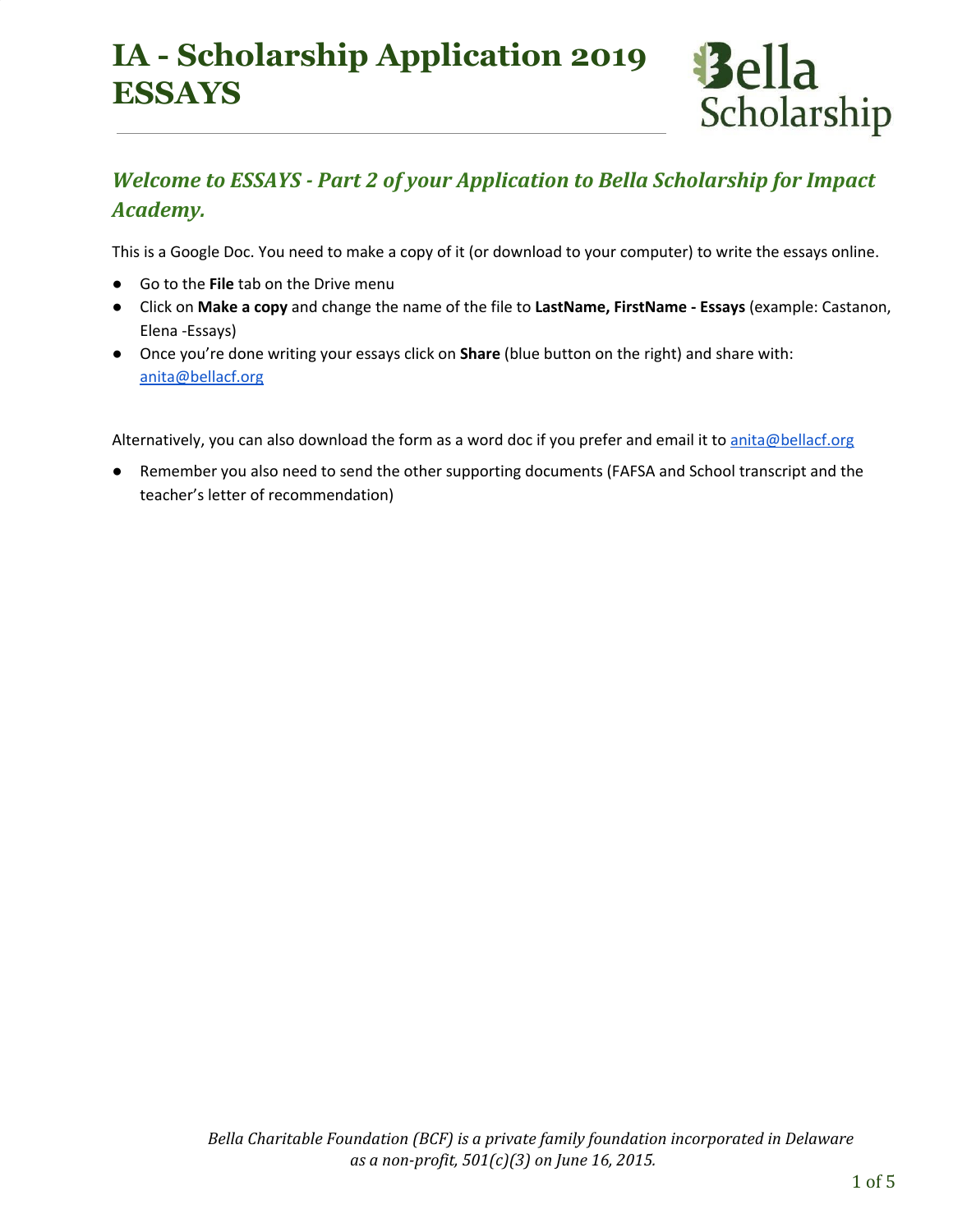

# ESSAY QUESTION #1

Applicant's Name:

1. What do you consider to be the single most important problem facing high school students today in your community AND what action/s would you suggest might be taken to address this issue? Explain in two paragraphs.

### NO APPLICATIONS ACCEPTED AFTER APRIL 15, 2019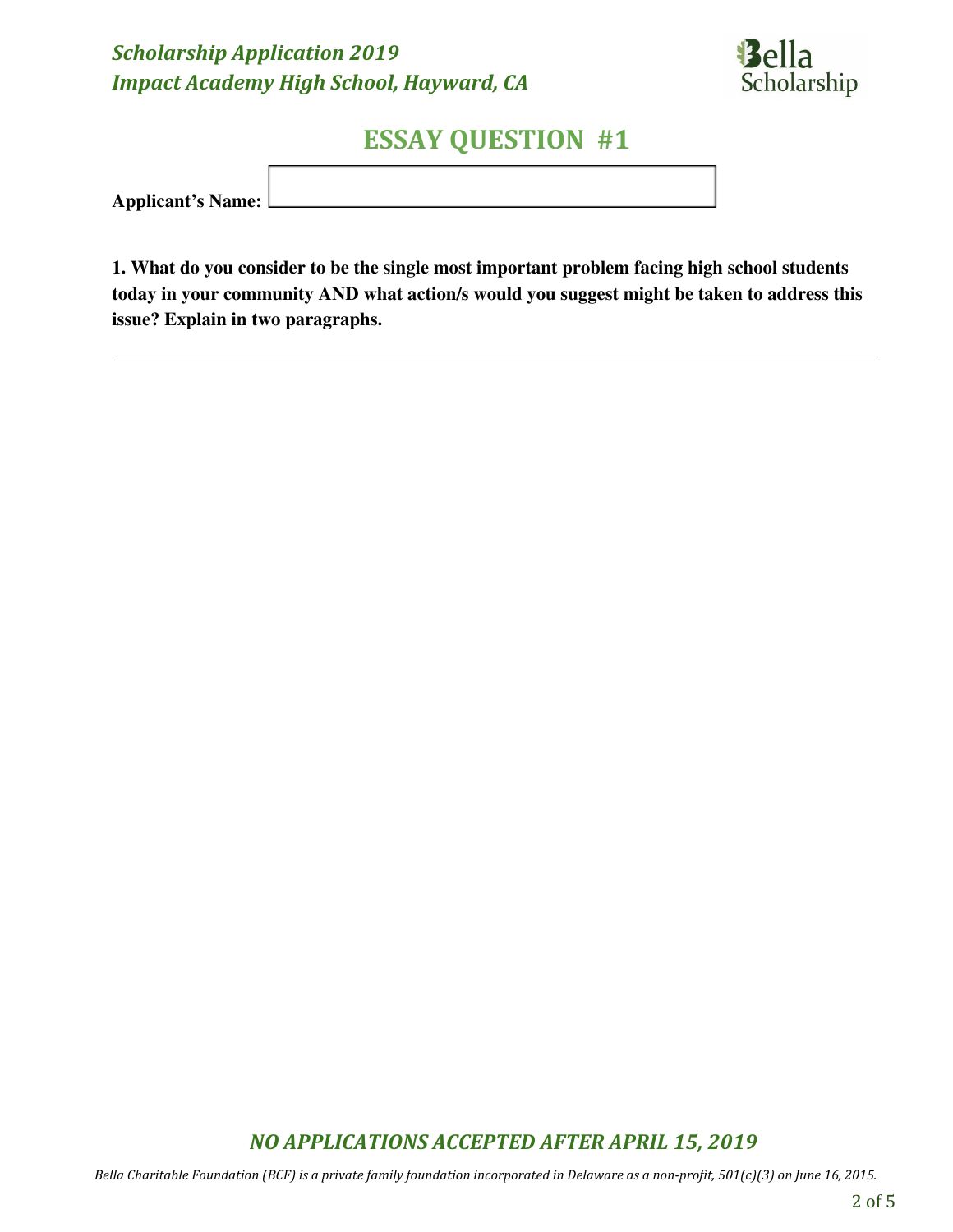

# ESSAY QUESTION #2

Applicant's Name:

2. If you had a crystal ball to see 10 years into the future, and you could create the exact life you want to see, what would it look like? Describe your ideal career/job, your relationships, where you envision living, what you do in your spare time, etc.

### NO APPLICATIONS ACCEPTED AFTER APRIL 15, 2019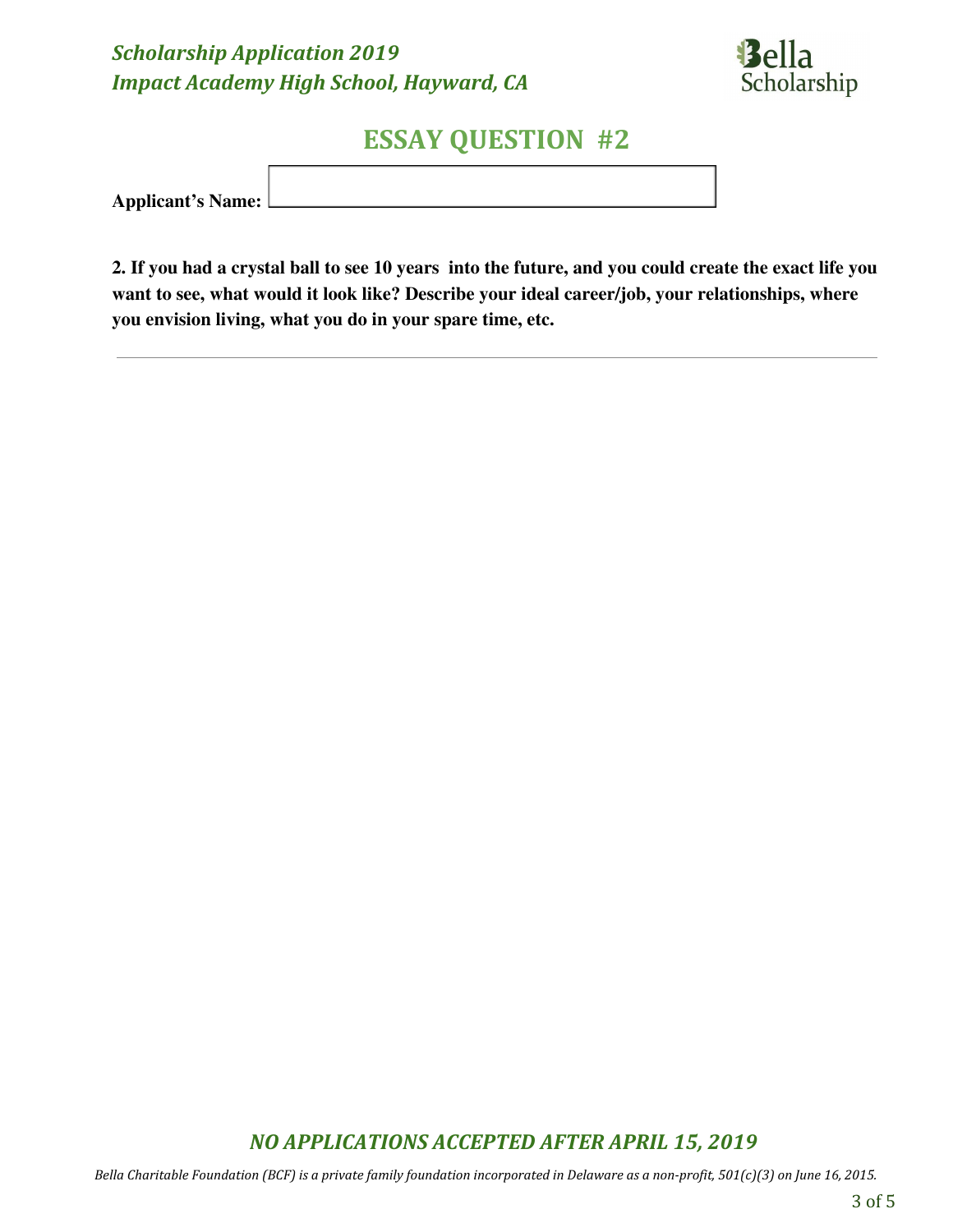

# ESSAY QUESTION #3

Applicant's Name:

3. Which of the following do you feel is the single most important character trait or virtue for a person to possess in life? Explain why in one or two paragraphs. ie: COURAGE, HONESTY, INTELLIGENCE, LOYALTY, AMBITION, KINDNESS, INTEGRITY or COMPASSION. (Or you can choose any other of your preference)

### NO APPLICATIONS ACCEPTED AFTER APRIL 15, 2019